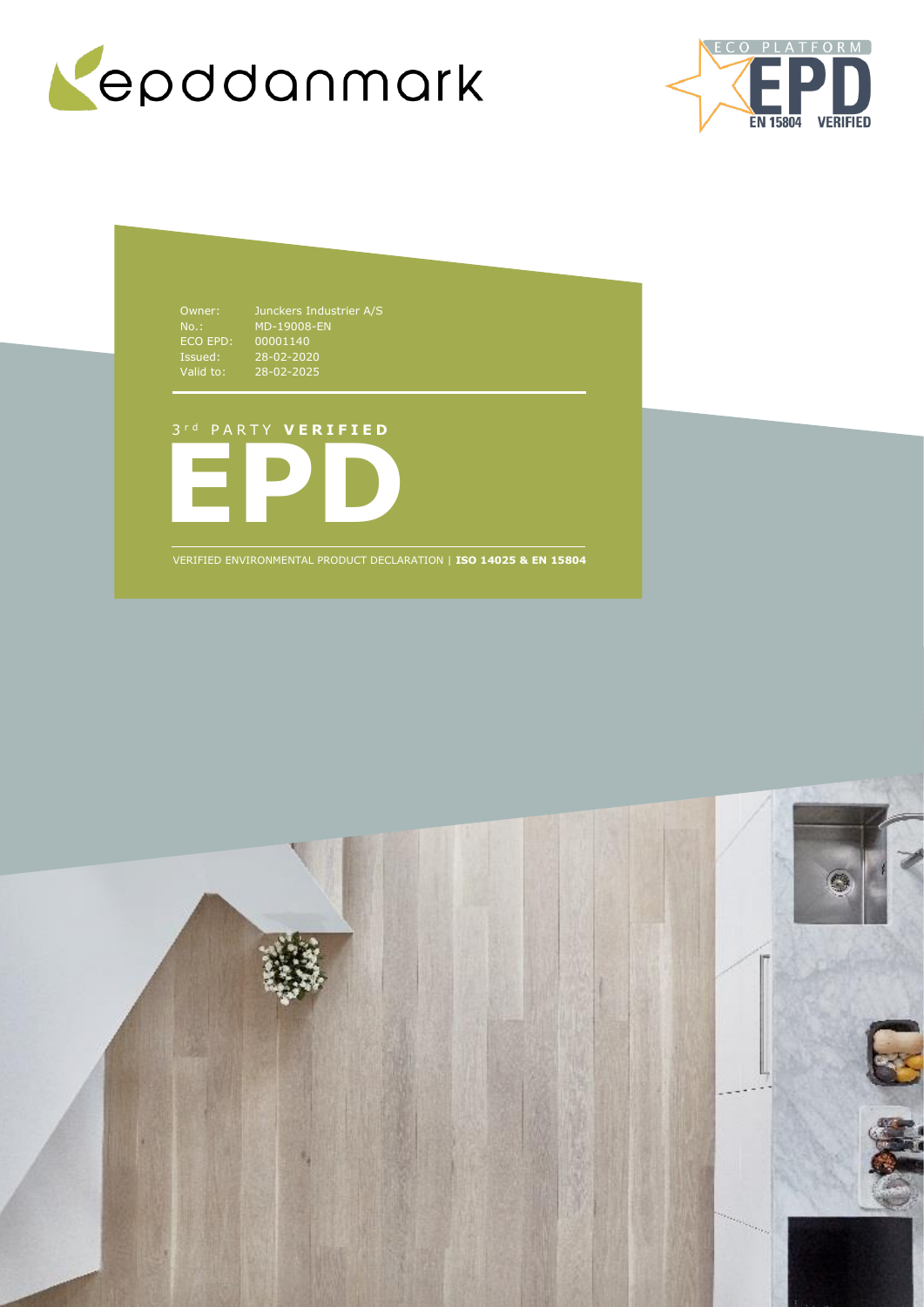



## **Owner of declaration**

Junckers Industrier A/S Værftsvej 4 DK-4600 Køge VAT no. 66920216

**Programme operator** Danish Technological Institute www.dti.dk



Repodanmark

#

**Programme** EPD Danmark www.epddanmark.dk

## **Declared products**

Plank floors Oak 20,5 x 140mm (B 5.0) Plank floors Oak 20,5 x 185mm (B 6.0) Plank floors Oak 15 x 129mm (B 7.0)

The EPD cover six surface treatments grouped into three surface treatment groups.

## **Production site**

Production site of Nørre Alslev and Køge in Denmark

### **Products use**

The product is a solid plank floor, which is ready to be installed in accordance to Junckers Laying Instructions. The floor is intended for indoor use and the products are sold world-wide.

## **Declared unit**

1 m² of solid hardwood plank floor with surface treatment ready to be installed. Dimensions of the plank floors and wood type is specified under section Declared products. The products are sold world-wide.



**Issued:** 28-02-2020 **Valid to:** 28-02-2025

### **Basis of calculation**

This EPD is developed in accordance with the European standard EN 15804.

### **Comparability**

EPDs of construction products may not be comparable if they do not comply with the requirements in EN 15804. EPD data may not be comparable if the datasets used are not developed in accordance with EN 15804 and if the background systems are not based on the same database.

### **Validity**

This EPD has been verified in accordance with ISO 14025 and is valid for 5 years from the date of issue.

### **Use**

The intended use of an EPD is to communicate scientifically based environmental information for construction products, for the purpose of assessing the environmental performance of buildings.

### **EPD type**

☒Cradle-to-gate ☐Cradle-to-gate with options ☐Cradle-to-grave

CEN standard EN 15804 serves as the core PCR Independent verification of the declaration and data, according to EN ISO 14025 □ internal **a** external Third party verifier: Linda Høibye, COWI A/S

*Henrik Fred Larsen EPD Danmark*

|                        | Life cycle stages and modules ( $MND =$ module not declared) |                |            |                         |            |             |                |             |               |                              |                             |                                 |                |                     |                |                                                     |
|------------------------|--------------------------------------------------------------|----------------|------------|-------------------------|------------|-------------|----------------|-------------|---------------|------------------------------|-----------------------------|---------------------------------|----------------|---------------------|----------------|-----------------------------------------------------|
|                        | Product                                                      |                |            | Construction<br>process |            | Use         |                |             | End of life   |                              |                             | Beyond the system<br>boundary   |                |                     |                |                                                     |
| Raw material<br>supply | Transport                                                    | Manufacturing  | Transport  | Installation<br>process | Use        | Maintenance | Repair         | Replacement | Refurbishment | Operational<br>use<br>energy | Operational<br>use<br>water | construction<br>demolition<br>å | Transport      | processing<br>Waste | Disposal       | recover<br>recycling<br>potential<br>Re-use,<br>and |
| A1                     | A2                                                           | A <sub>3</sub> | A4         | A <sub>5</sub>          | <b>B1</b>  | <b>B2</b>   | B <sub>3</sub> | <b>B4</b>   | <b>B5</b>     | <b>B6</b>                    | <b>B7</b>                   | C <sub>1</sub>                  | C <sub>2</sub> | C <sub>3</sub>      | C <sub>4</sub> | D                                                   |
| X                      | Х                                                            | χ              | <b>MND</b> | <b>MND</b>              | <b>MND</b> | <b>MND</b>  | <b>MND</b>     | <b>MND</b>  | <b>MND</b>    | <b>MND</b>                   | <b>MND</b>                  | <b>MND</b>                      | <b>MND</b>     | <b>MND</b>          | <b>MND</b>     | <b>MND</b>                                          |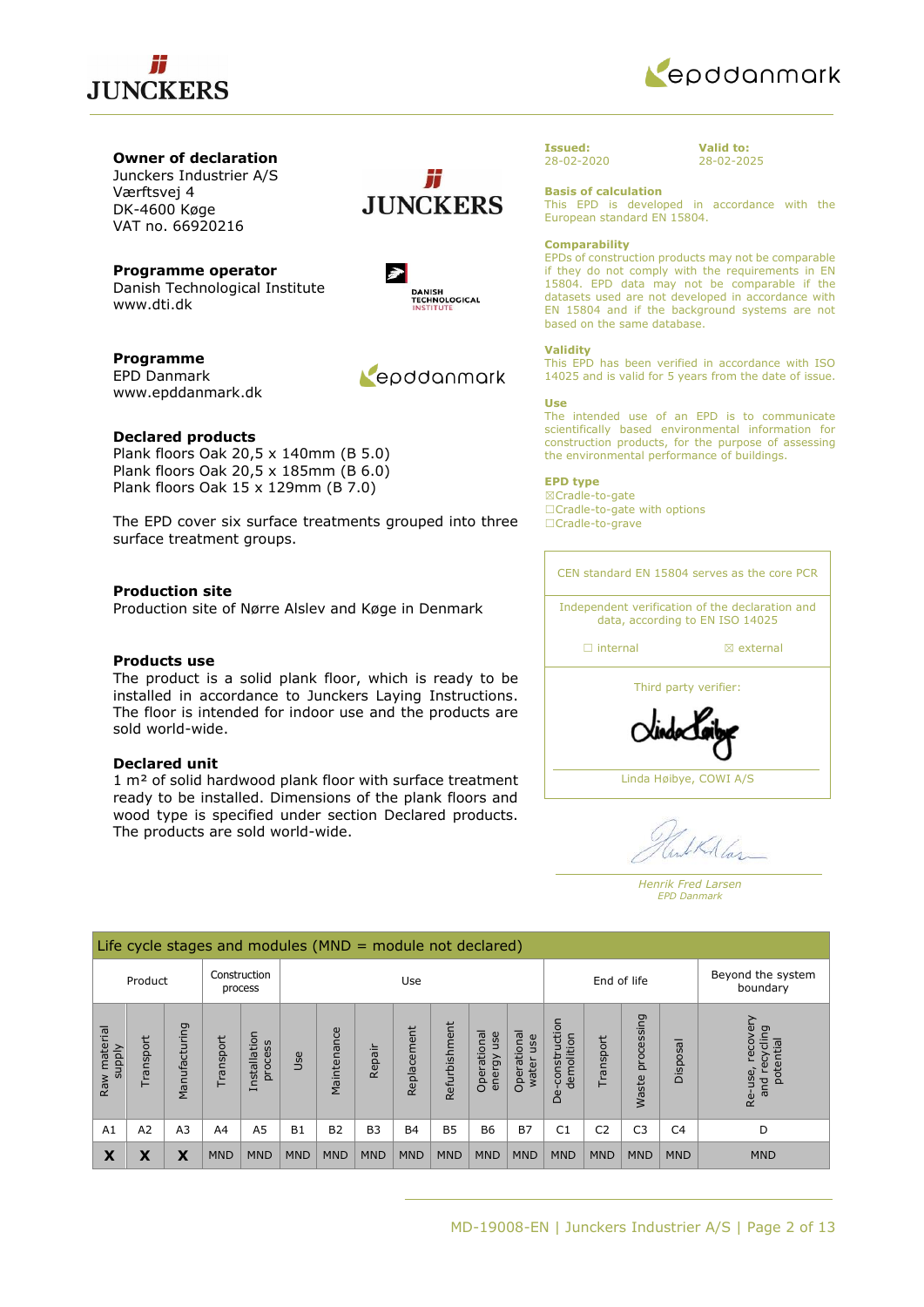



# Product information

| <b>Product description</b>               | The main product components are shown in the table below.                                                     |                                                                                                                                                                                                                                                                                                                                                                                                                                                                   |  |  |  |
|------------------------------------------|---------------------------------------------------------------------------------------------------------------|-------------------------------------------------------------------------------------------------------------------------------------------------------------------------------------------------------------------------------------------------------------------------------------------------------------------------------------------------------------------------------------------------------------------------------------------------------------------|--|--|--|
|                                          | <b>Material</b>                                                                                               | Weight-% of declared product                                                                                                                                                                                                                                                                                                                                                                                                                                      |  |  |  |
|                                          | Wood dry, weight                                                                                              | >90%                                                                                                                                                                                                                                                                                                                                                                                                                                                              |  |  |  |
|                                          | Water in wood                                                                                                 | 8%                                                                                                                                                                                                                                                                                                                                                                                                                                                                |  |  |  |
|                                          | Lacquers and oils, dry weight                                                                                 | < 2%                                                                                                                                                                                                                                                                                                                                                                                                                                                              |  |  |  |
|                                          |                                                                                                               |                                                                                                                                                                                                                                                                                                                                                                                                                                                                   |  |  |  |
| <b>Representativity</b>                  | 3.0 and are less than 10 years old.                                                                           | This declaration, including data collection and the modelled foreground<br>system including results, represents the production of 1 m <sup>2</sup> of Solid<br>hardwood plank floor from the production site located in Nørre Alslev and<br>Køge in Denmark. Product specific data are based on average values and<br>has been collected for the year 2018. Background data are based on<br>GaBi ts 9.2.0.58 incl. databases 2019 Edition, Ecoinvent 3.5 and CEPE |  |  |  |
| <b>Dangerous substances</b>              | exceeds 0.1 weight percent.                                                                                   | The product does not contain substances listed in the "Candidate List of<br>Substances of Very High Concern for authorization" whose content                                                                                                                                                                                                                                                                                                                      |  |  |  |
|                                          | (http://echa.europa.eu/candidate-list-table)                                                                  |                                                                                                                                                                                                                                                                                                                                                                                                                                                                   |  |  |  |
| <b>Essential characteristics</b><br>(CE) | of Performance) can be found at:<br>https://www.junckers.com/about/sustainability-environment-and-<br>quality | The hardwood plank floors are covered by harmonised technical<br>specification EN 13226 and EN 14342. Furthermore, a DoP (Declaration                                                                                                                                                                                                                                                                                                                             |  |  |  |
|                                          | manufacturer or on the manufacturers website:                                                                 | Further technical information can be obtained by contacting the                                                                                                                                                                                                                                                                                                                                                                                                   |  |  |  |
|                                          | Plank floors Oak 20,5 x 140mm (B 5.0)<br>www.junckers.com/planktechinfo20-5x140mm                             |                                                                                                                                                                                                                                                                                                                                                                                                                                                                   |  |  |  |
|                                          | Plank floors Oak 20,5 x 185mm (B 6.0)<br>www.junckers.com/planktechinfo20-5x185mm                             |                                                                                                                                                                                                                                                                                                                                                                                                                                                                   |  |  |  |
|                                          | Plank floors Oak 15 x 129mm (B 7.0)<br>www.junckers.com/planktechinfo15x129mm                                 |                                                                                                                                                                                                                                                                                                                                                                                                                                                                   |  |  |  |
| <b>Reference Service Life</b><br>(RSL)   | cradle-to-gate assessment where the service life is not relevant.                                             | The reference service life is not declared, as this EPD is based on a                                                                                                                                                                                                                                                                                                                                                                                             |  |  |  |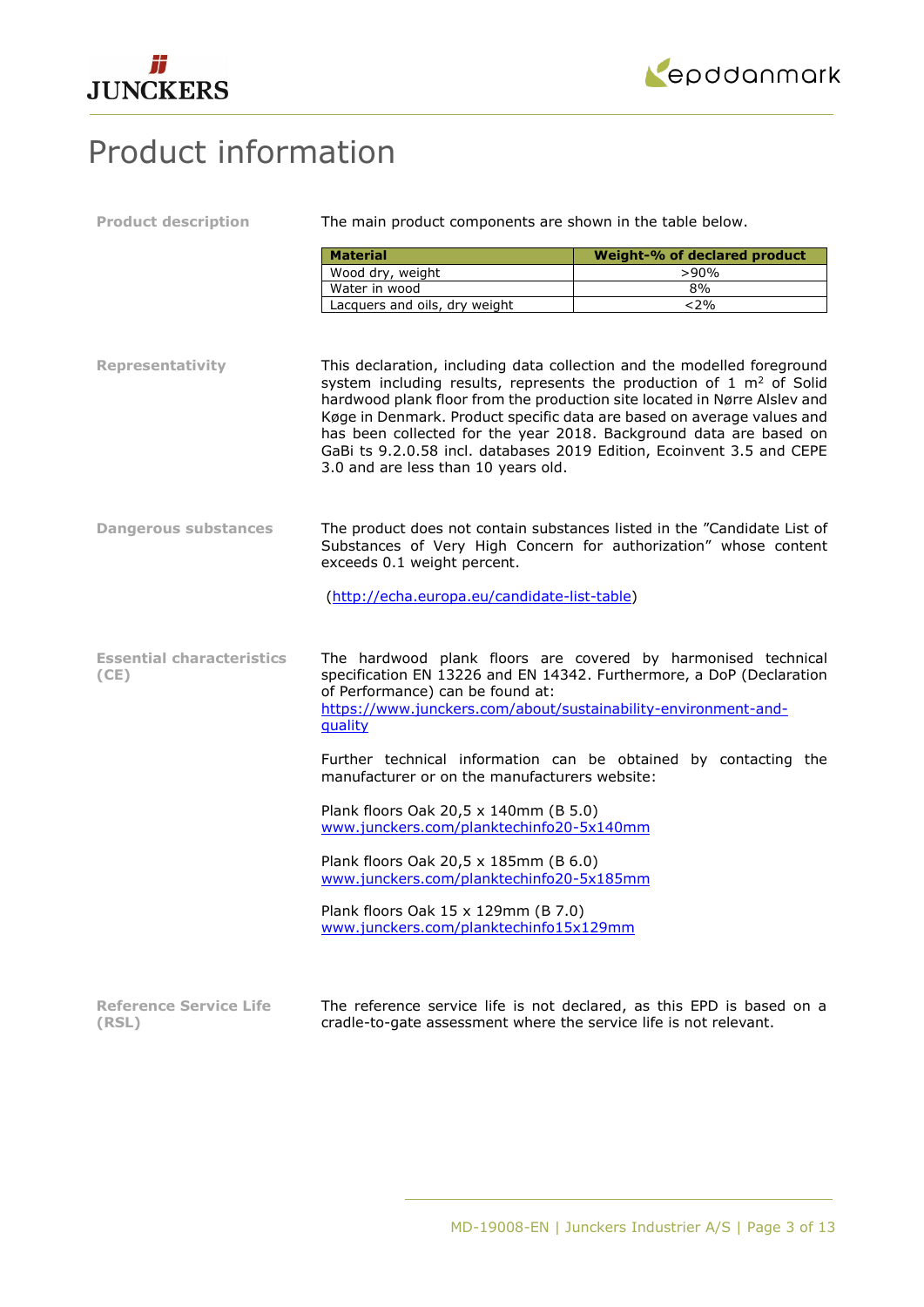



# LCA background

Declared unit The LCI and LCIA results in this EPD relates to 1 m<sup>2</sup> of solid hardwood plank floor in oak.

| <b>Product</b>                        | <b>Declared</b><br>unit | Weight<br>per $m2$<br>(kq/m <sup>2</sup> ) | <b>Density</b><br>(kq/m <sup>3</sup> ) | Conver-<br>sion<br>factor to<br>1 <sub>kq</sub> |
|---------------------------------------|-------------------------|--------------------------------------------|----------------------------------------|-------------------------------------------------|
| Plank floors Oak 20,5 x 140mm (B 5.0) | $1 \text{ m}^2$         | 16,02                                      | 790                                    | 0,062                                           |
| Plank floors Oak 20,5 x 185mm (B 6.0) | $1 \text{ m}^2$         | 16,02                                      | 790                                    | 0.062                                           |
| Plank floors Oak 15 x 129mm (B 7.0)   | $1 \; \mathrm{m}^2$     | 12,06                                      | 790                                    | 0,083                                           |

The EPD covers six surface treatments grouped into three surface treatment groups.

| <b>Surface treatment group</b> | <b>Surface treatment</b>    |
|--------------------------------|-----------------------------|
|                                | Ultra matt, ammonia treated |
| Lacquers 1                     | Nordic and ultra matt       |
|                                | Silk matt                   |
| Lacquers 2                     | Ultra matt                  |
|                                | Clear oil                   |
| Oil                            | Clear oil, ammonia treated  |

PCR This EPD is developed according to the core rules for the product category of construction products in EN 15804.

**Flow diagram**

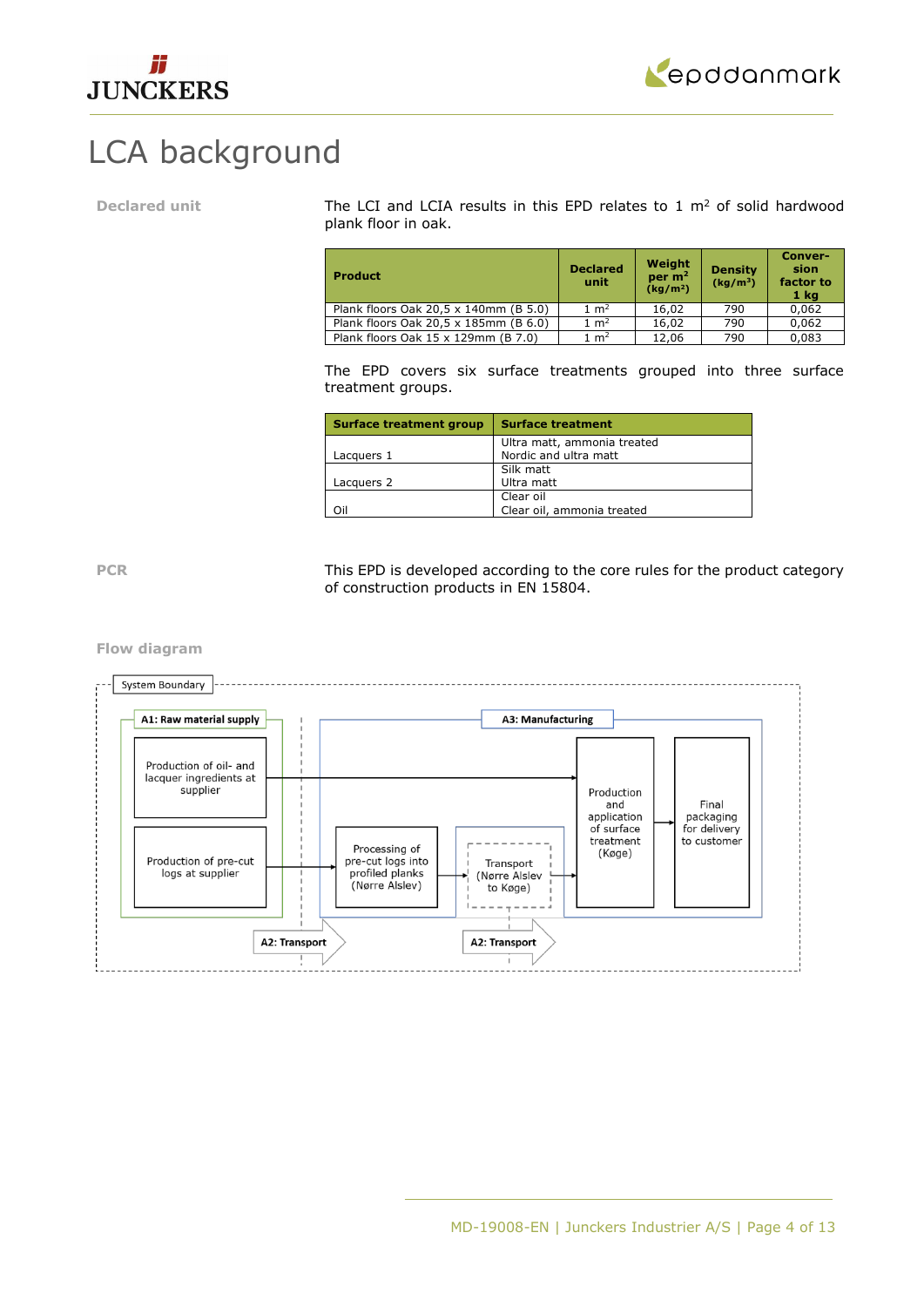



**System boundaries** This EPD is based on a cradle-to-gate LCA, in which 100 weight-% has been accounted for.

> The general rules for the exclusion of inputs and outputs follows the requirements in EN 15804, 6.3.5, where the total of neglected input flows per module shall be a maximum of 5 % of energy usage and mass and 1 % of energy usage and mass for unit processes.

## **Product stage (A1-A3) includes**:

- A1 Extraction and processing of raw materials
- A2 Transport to the production site
- A3 Manufacturing processes

The product stage comprises the acquisition of all raw materials, products and energy, transport to the production site, packaging and waste processing up to the "end-of-waste" state or final disposal. The LCA results are declared in aggregated form for the product stage, which means, that the sub-modules A1, A2 and A3 are declared as one module A1-A3.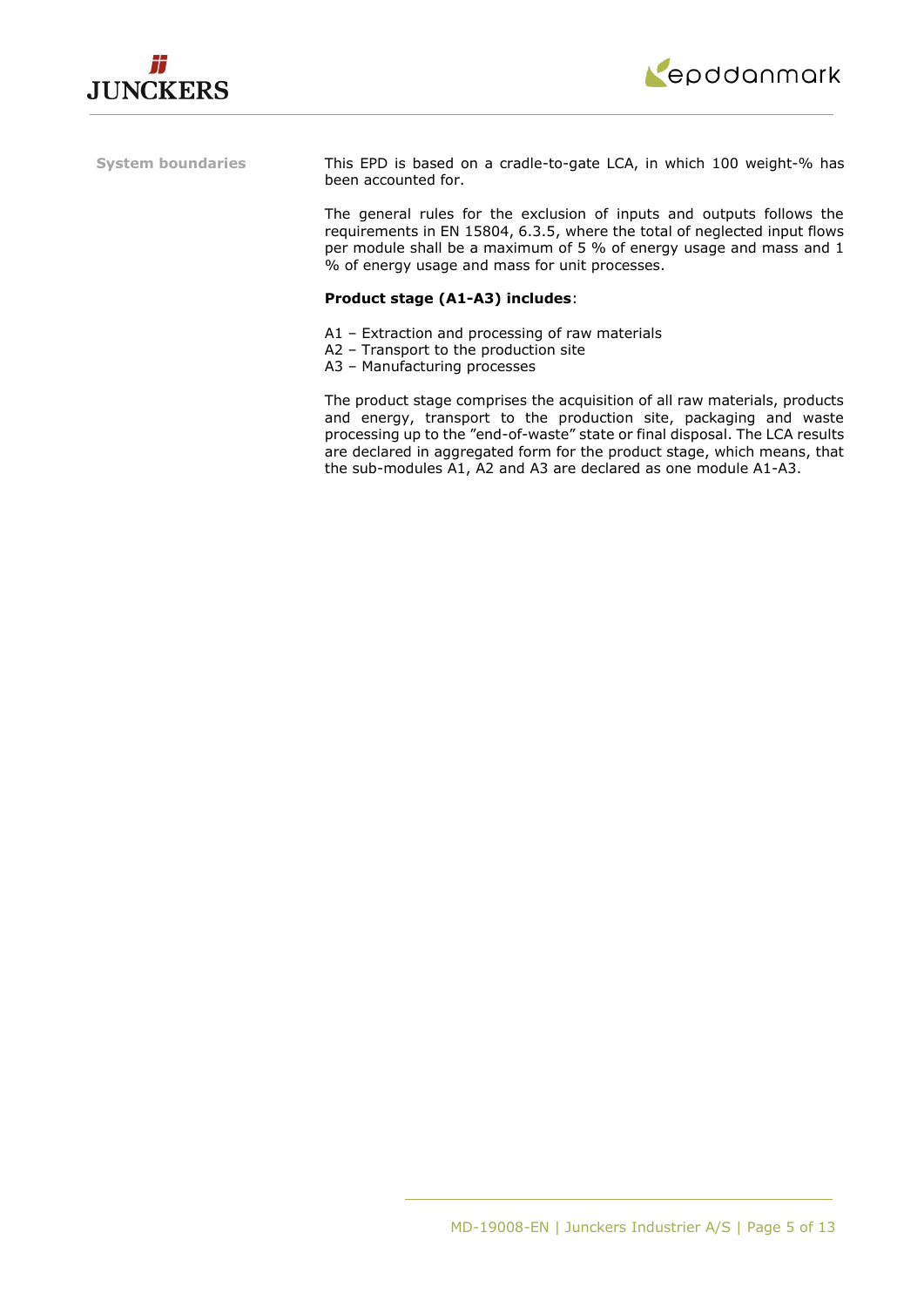



# LCA results – Lacquers 1

"Ultra matt (ammonia treated)" and "Nordic and ultra matt".

|                                                                                                                                                                                                                                            | <b>ENVIRONMENTAL IMPACTS PER M<sup>2</sup></b> |                  |                  |                |  |  |  |
|--------------------------------------------------------------------------------------------------------------------------------------------------------------------------------------------------------------------------------------------|------------------------------------------------|------------------|------------------|----------------|--|--|--|
|                                                                                                                                                                                                                                            |                                                | Oak 20,5 x 140mm | Oak 20,5 x 185mm | Oak 15 x 129mm |  |  |  |
| <b>Parameter</b>                                                                                                                                                                                                                           | <b>Unit</b>                                    | $A1 - A3$        | $A1 - A3$        | $A1-A3$        |  |  |  |
| <b>GWP</b>                                                                                                                                                                                                                                 | [ $kg CO2$ -eq.]<br>excl. biogenic             | 1,55E+01         | 1,56E+01         | 1,32E+01       |  |  |  |
| <b>GWP</b>                                                                                                                                                                                                                                 | $[kq CO2-eq.]$                                 | $-1,13E+01$      | $-1,12E+01$      | $-6,93E+00$    |  |  |  |
| <b>ODP</b>                                                                                                                                                                                                                                 | [kg CFC11-eg.]                                 | 1,04E-07         | 1,04E-07         | 9,27E-08       |  |  |  |
| AP                                                                                                                                                                                                                                         | [kg $SO2$ -eq.]                                | 8,04E-02         | 8,10E-02         | 6,80E-02       |  |  |  |
| EP                                                                                                                                                                                                                                         | $[kq PO43-eq.]$                                | 1,65E-02         | 1,66E-02         | 1,41E-02       |  |  |  |
| <b>POCP</b>                                                                                                                                                                                                                                | [kg ethene-eq.]                                | 2,43E-02         | 2,45E-02         | 2,00E-02       |  |  |  |
| <b>ADPE</b>                                                                                                                                                                                                                                | [kg Sb-eq.]                                    | 8,48E-06         | 8,51E-06         | 7,63E-06       |  |  |  |
| <b>ADPF</b>                                                                                                                                                                                                                                | [MJ]                                           | $2,01E+02$       | 2,02E+02         | 1,70E+02       |  |  |  |
| $GWP = Global$ warming potential; $ODP = O$ zone depletion potential; $AP = Acidification$ potential of soil and<br>water; $EP = Eutrophication potential$ ; $POCP = Photochemical ozone creation potential$ ; $ADPE = Abiotic$<br>Caption |                                                |                  |                  |                |  |  |  |

water; EP = Eutrophication potential; POCP = Photochemical ozone creation potential; ADPE = Abiotic depletion potential for non fossil resources; ADPF = Abiotic depletion potential for fossil resources

| <b>RESOURCE USE PER M<sup>2</sup></b> |                                                                                                                                                                                                                                                                                                                                                                                                                                                                                                                                                                                                                                                                               |                  |                  |                |  |  |
|---------------------------------------|-------------------------------------------------------------------------------------------------------------------------------------------------------------------------------------------------------------------------------------------------------------------------------------------------------------------------------------------------------------------------------------------------------------------------------------------------------------------------------------------------------------------------------------------------------------------------------------------------------------------------------------------------------------------------------|------------------|------------------|----------------|--|--|
|                                       | <b>Unit</b>                                                                                                                                                                                                                                                                                                                                                                                                                                                                                                                                                                                                                                                                   | Oak 20,5 x 140mm | Oak 20,5 x 185mm | Oak 15 x 129mm |  |  |
| <b>Parameter</b>                      |                                                                                                                                                                                                                                                                                                                                                                                                                                                                                                                                                                                                                                                                               | $A1 - A3$        | $A1 - A3$        | $A1 - A3$      |  |  |
| <b>PERE</b>                           | [MJ]                                                                                                                                                                                                                                                                                                                                                                                                                                                                                                                                                                                                                                                                          | 2,30E+02         | 2,34E+02         | 2,18E+02       |  |  |
| <b>PERM</b>                           | [MJ]                                                                                                                                                                                                                                                                                                                                                                                                                                                                                                                                                                                                                                                                          | 2,64E+02         | 2,64E+02         | 1,99E+02       |  |  |
| <b>PERT</b>                           | [MJ]                                                                                                                                                                                                                                                                                                                                                                                                                                                                                                                                                                                                                                                                          | 4,94E+02         | 4,98E+02         | 4,17E+02       |  |  |
| <b>PENRE</b>                          | [MJ]                                                                                                                                                                                                                                                                                                                                                                                                                                                                                                                                                                                                                                                                          | 2,13E+02         | 2,15E+02         | 1,81E+02       |  |  |
| <b>PENRM</b>                          | [MJ]                                                                                                                                                                                                                                                                                                                                                                                                                                                                                                                                                                                                                                                                          | 1,07E+01         | 1,07E+01         | 8,74E+00       |  |  |
| <b>PENRT</b>                          | [MJ]                                                                                                                                                                                                                                                                                                                                                                                                                                                                                                                                                                                                                                                                          | 2,24E+02         | 2,26E+02         | 1,90E+02       |  |  |
| <b>SM</b>                             | [kg]                                                                                                                                                                                                                                                                                                                                                                                                                                                                                                                                                                                                                                                                          |                  |                  |                |  |  |
| <b>RSF</b>                            | [MJ]                                                                                                                                                                                                                                                                                                                                                                                                                                                                                                                                                                                                                                                                          |                  |                  |                |  |  |
| <b>NRSF</b>                           | [MJ]                                                                                                                                                                                                                                                                                                                                                                                                                                                                                                                                                                                                                                                                          | ٠                | ä,               |                |  |  |
| <b>FW</b>                             | $\mathsf{[m^3]}$                                                                                                                                                                                                                                                                                                                                                                                                                                                                                                                                                                                                                                                              | 2,76E-01         | 2,77E-01         | 2,68E-01       |  |  |
| Caption                               | PERE = Use of renewable primary energy excluding renewable primary energy resources used as raw<br>materials; PERM = Use of renewable primary energy resources used as raw materials; PERT = Total<br>use of renewable primary energy resources; PENRE = Use of non renewable primary energy<br>excluding non renewable primary energy resources used as raw materials; PENRM = Use of non<br>renewable primary energy resources used as raw materials; PENRT = Total use of non renewable<br>primary energy resources; SM = Use of secondary material; RSF = Use of renewable secondary fuels;<br>$NRSF = Use of non renewable secondary fuels; FW = Use of net fresh water$ |                  |                  |                |  |  |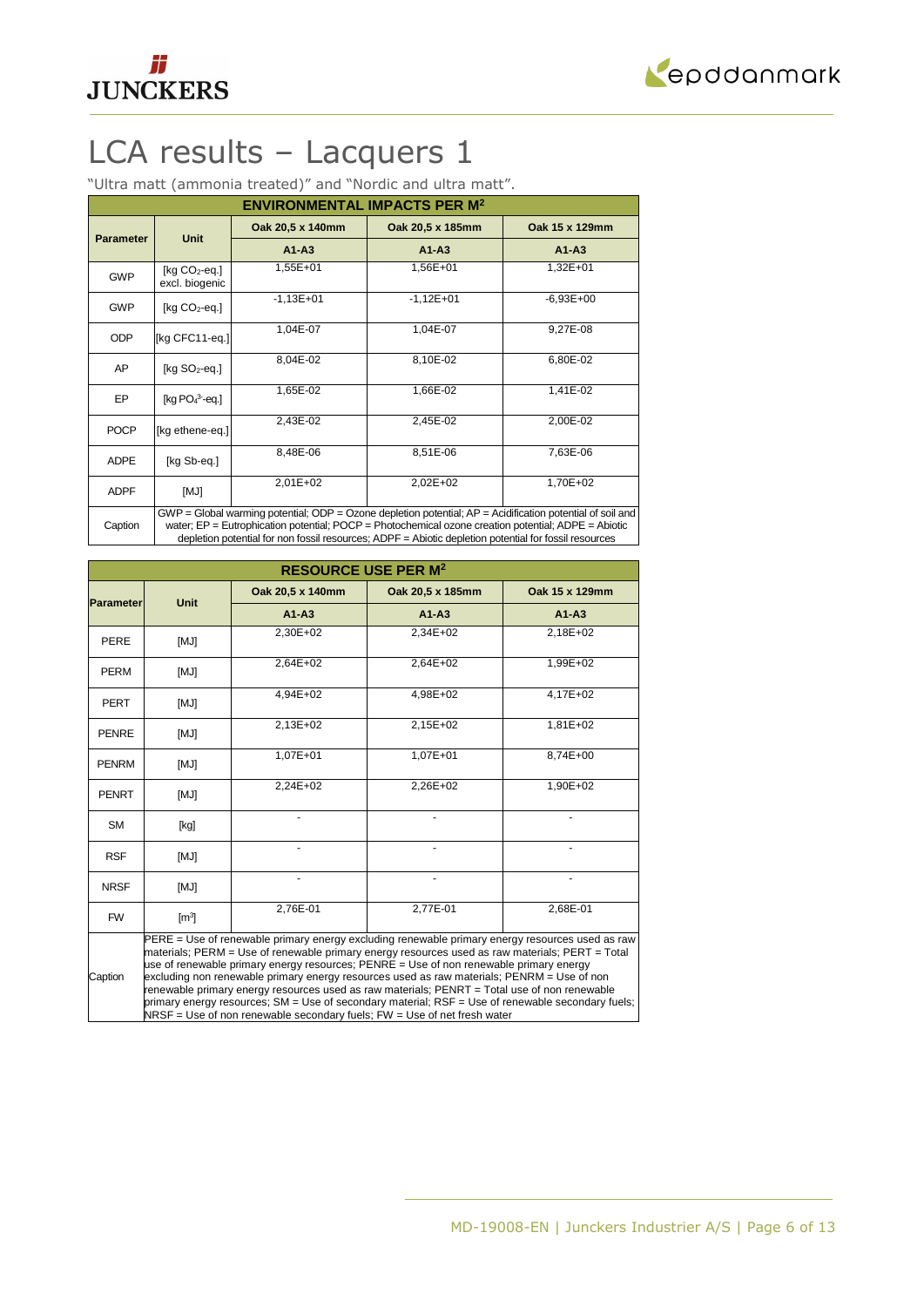



| <b>WASTE CATEGORIES AND OUTPUT FLOWS PER M<sup>2</sup></b> |      |                  |                  |                |  |  |  |
|------------------------------------------------------------|------|------------------|------------------|----------------|--|--|--|
| <b>Parameter</b>                                           | Unit | Oak 20,5 x 140mm | Oak 20,5 x 185mm | Oak 15 x 129mm |  |  |  |
|                                                            |      | $A1 - A3$        | $A1 - A3$        | $A1 - A3$      |  |  |  |
| <b>HWD</b>                                                 | [kg] | 3.91E-02         | 3.91E-02         | 3.91E-02       |  |  |  |
| <b>NHWD</b>                                                | [kg] | 6.22E-01         | 6.25E-01         | 5.71E-01       |  |  |  |
| <b>RWD</b>                                                 | [kg] | 8.88E-03         | 8.94E-03         | 7.70E-03       |  |  |  |

| <b>CRU</b> | [kg]                                                                                                                                                                                                                                                                                 |  |  |  |  |  |
|------------|--------------------------------------------------------------------------------------------------------------------------------------------------------------------------------------------------------------------------------------------------------------------------------------|--|--|--|--|--|
| <b>MFR</b> | [kg]                                                                                                                                                                                                                                                                                 |  |  |  |  |  |
| <b>MER</b> | [kg]                                                                                                                                                                                                                                                                                 |  |  |  |  |  |
| EEE.       | [MJ]                                                                                                                                                                                                                                                                                 |  |  |  |  |  |
| EET        | [MJ]                                                                                                                                                                                                                                                                                 |  |  |  |  |  |
| Caption    | $HWD =$ Hazardous waste disposed; NHWD = Non hazardous waste disposed; RWD = Radioactive<br>waste disposed; CRU = Components for re-use; MFR = Materials for recycling; MER = Materials for<br>energy recovery; $EEE = Exported electrical energy$ ; $EET = Exported thermal energy$ |  |  |  |  |  |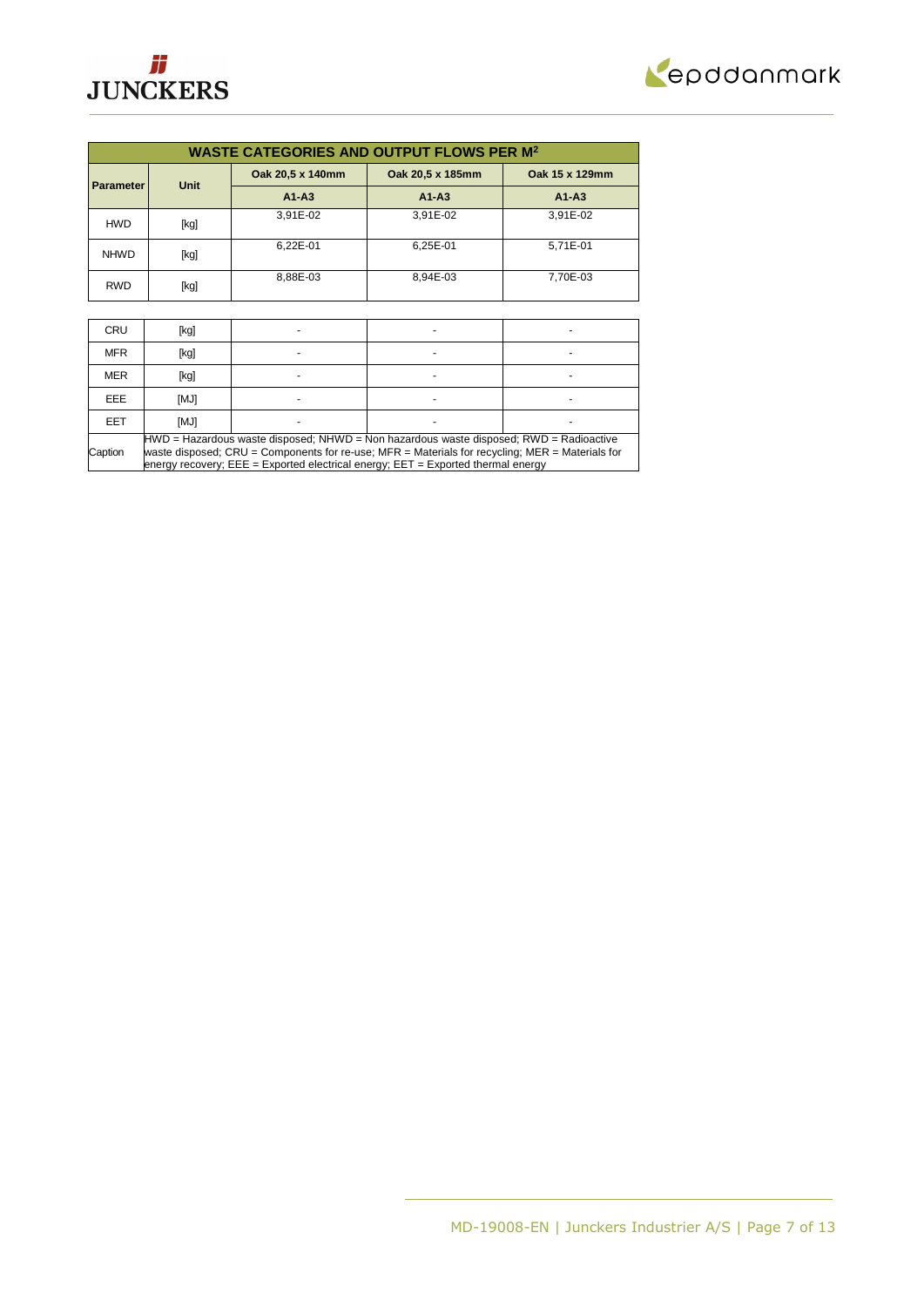



# LCA results – Lacquer group 2

Silk matt and Ultra matt

| <b>ENVIRONMENTAL IMPACTS PER M<sup>2</sup></b>                                                                                                                                                                                            |                                    |                  |                  |                |  |  |
|-------------------------------------------------------------------------------------------------------------------------------------------------------------------------------------------------------------------------------------------|------------------------------------|------------------|------------------|----------------|--|--|
|                                                                                                                                                                                                                                           |                                    | Oak 20,5 x 140mm | Oak 20,5 x 185mm | Oak 15 x 129mm |  |  |
| <b>Parameter</b>                                                                                                                                                                                                                          | <b>Unit</b>                        | $A1 - A3$        | $A1 - A3$        | $A1 - A3$      |  |  |
| <b>GWP</b>                                                                                                                                                                                                                                | [ $kg CO2$ -eq.]<br>excl. biogenic | 1,50E+01         | 1,51E+01         | 1,27E+01       |  |  |
| <b>GWP</b>                                                                                                                                                                                                                                | [ $kg CO2$ -eq.]                   | $-1,19E+01$      | $-1,18E+01$      | $-7,41E+00$    |  |  |
| <b>ODP</b>                                                                                                                                                                                                                                | [kg CFC11-eq.]                     | 6,82E-08         | 6,82E-08         | 5,65E-08       |  |  |
| AP                                                                                                                                                                                                                                        | [kg $SO2$ -eq.]                    | 7,87E-02         | 7,94E-02         | 6,64E-02       |  |  |
| EP                                                                                                                                                                                                                                        | [kg $PO43$ -eq.]                   | 1,54E-02         | 1,55E-02         | 1,31E-02       |  |  |
| <b>POCP</b>                                                                                                                                                                                                                               | [kg ethene-eq.]                    | 2,40E-02         | 2,42E-02         | 1,97E-02       |  |  |
| <b>ADPE</b>                                                                                                                                                                                                                               | [kg Sb-eg.]                        | 7,12E-06         | 7,15E-06         | 6,27E-06       |  |  |
| <b>ADPF</b>                                                                                                                                                                                                                               | [MJ]                               | 1,94E+02         | 1,95E+02         | 1,63E+02       |  |  |
| $GWP = Global$ warming potential; ODP = Ozone depletion potential; $AP =$ Acidification potential of soil and<br>water; $EP = Eutrophication potential$ ; $POCP = Photochematical ozone creation potential$ ; $ADPE = Abiotic$<br>Caption |                                    |                  |                  |                |  |  |

water; EP = Eutrophication potential; POCP = Photochemical ozone creation potential; ADPE = Abiotic depletion potential for non fossil resources; ADPF = Abiotic depletion potential for fossil resources

| <b>RESOURCE USE PER M<sup>2</sup></b> |                                                                                                                                                                                                                                                                                                                                                                                                                                                                                                                                                                                                                                                                               |                  |                  |                |  |  |  |
|---------------------------------------|-------------------------------------------------------------------------------------------------------------------------------------------------------------------------------------------------------------------------------------------------------------------------------------------------------------------------------------------------------------------------------------------------------------------------------------------------------------------------------------------------------------------------------------------------------------------------------------------------------------------------------------------------------------------------------|------------------|------------------|----------------|--|--|--|
|                                       | <b>Unit</b>                                                                                                                                                                                                                                                                                                                                                                                                                                                                                                                                                                                                                                                                   | Oak 20,5 x 140mm | Oak 20,5 x 185mm | Oak 15 x 129mm |  |  |  |
| <b>Parameter</b>                      |                                                                                                                                                                                                                                                                                                                                                                                                                                                                                                                                                                                                                                                                               | $A1 - A3$        | $A1 - A3$        | $A1 - A3$      |  |  |  |
| <b>PERE</b>                           | [MJ]                                                                                                                                                                                                                                                                                                                                                                                                                                                                                                                                                                                                                                                                          | 2,30E+02         | 2,34E+02         | 2,17E+02       |  |  |  |
| <b>PERM</b>                           | [MJ]                                                                                                                                                                                                                                                                                                                                                                                                                                                                                                                                                                                                                                                                          | 2,64E+02         | 2,64E+02         | 1,99E+02       |  |  |  |
| <b>PERT</b>                           | [MJ]                                                                                                                                                                                                                                                                                                                                                                                                                                                                                                                                                                                                                                                                          | 4,94E+02         | 4,98E+02         | 4,16E+02       |  |  |  |
| <b>PENRE</b>                          | [MJ]                                                                                                                                                                                                                                                                                                                                                                                                                                                                                                                                                                                                                                                                          | 2,10E+02         | 2,12E+02         | 1,78E+02       |  |  |  |
| <b>PENRM</b>                          | [MJ]                                                                                                                                                                                                                                                                                                                                                                                                                                                                                                                                                                                                                                                                          | 7,03E+00         | 7,06E+00         | 5,09E+00       |  |  |  |
| <b>PENRT</b>                          | [MJ]                                                                                                                                                                                                                                                                                                                                                                                                                                                                                                                                                                                                                                                                          | 2,17E+02         | 2,19E+02         | 1,83E+02       |  |  |  |
| <b>SM</b>                             | [kg]                                                                                                                                                                                                                                                                                                                                                                                                                                                                                                                                                                                                                                                                          |                  |                  |                |  |  |  |
| <b>RSF</b>                            | [MJ]                                                                                                                                                                                                                                                                                                                                                                                                                                                                                                                                                                                                                                                                          |                  |                  |                |  |  |  |
| <b>NRSF</b>                           | [MJ]                                                                                                                                                                                                                                                                                                                                                                                                                                                                                                                                                                                                                                                                          | ٠                | ä,               |                |  |  |  |
| <b>FW</b>                             | $\mathsf{[m^3]}$                                                                                                                                                                                                                                                                                                                                                                                                                                                                                                                                                                                                                                                              | 1,65E-01         | 1,65E-01         | 1,57E-01       |  |  |  |
| Caption                               | PERE = Use of renewable primary energy excluding renewable primary energy resources used as raw<br>materials; PERM = Use of renewable primary energy resources used as raw materials; PERT = Total<br>use of renewable primary energy resources; PENRE = Use of non renewable primary energy<br>excluding non renewable primary energy resources used as raw materials; PENRM = Use of non<br>renewable primary energy resources used as raw materials; PENRT = Total use of non renewable<br>primary energy resources; SM = Use of secondary material; RSF = Use of renewable secondary fuels;<br>$NRSF = Use of non renewable secondary fuels; FW = Use of net fresh water$ |                  |                  |                |  |  |  |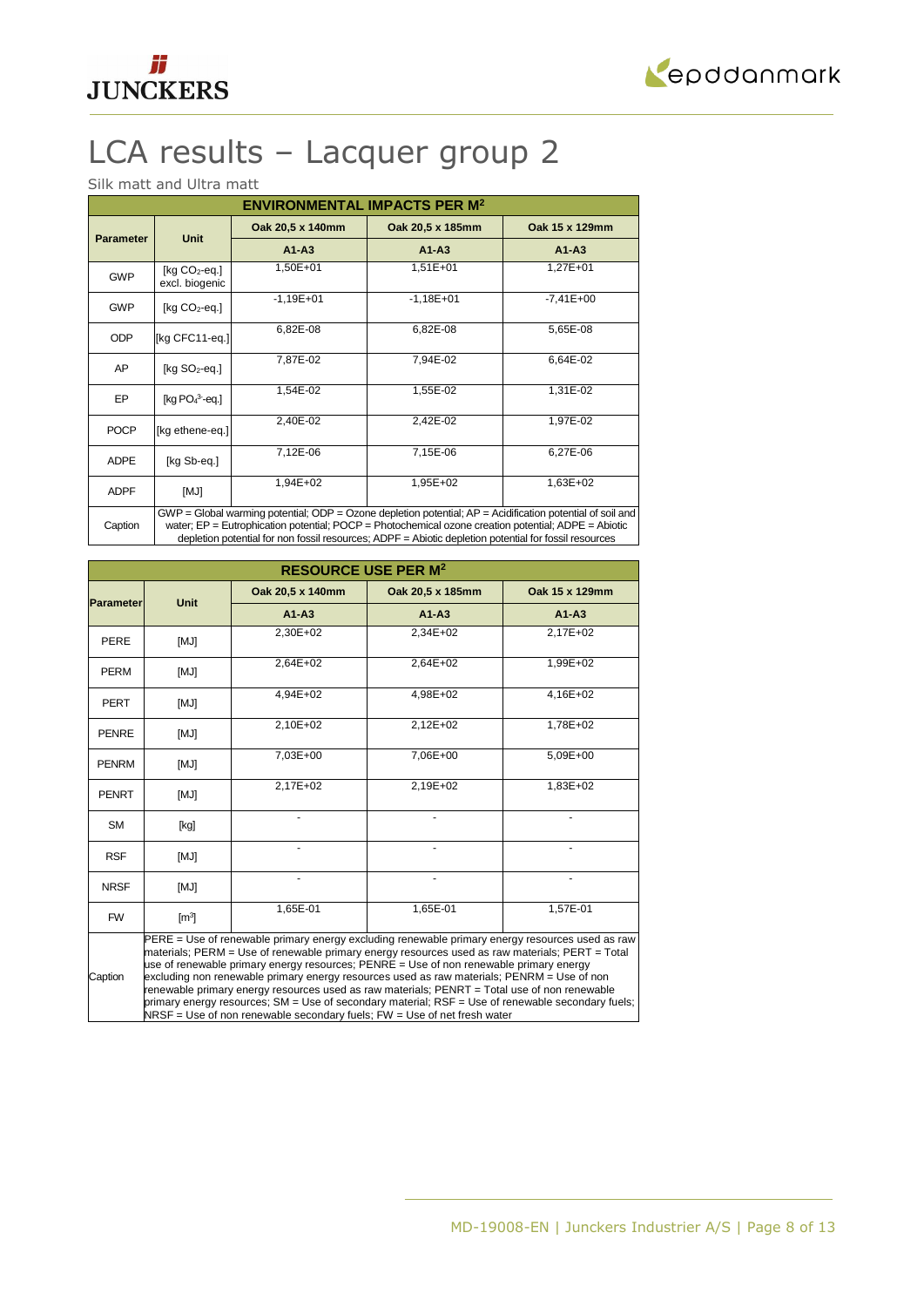



| <b>WASTE CATEGORIES AND OUTPUT FLOWS PER M<sup>2</sup></b> |             |                  |                  |                |  |  |  |
|------------------------------------------------------------|-------------|------------------|------------------|----------------|--|--|--|
| <b>Parameter</b>                                           | <b>Unit</b> | Oak 20,5 x 140mm | Oak 20,5 x 185mm | Oak 15 x 129mm |  |  |  |
|                                                            |             | $A1 - A3$        | $A1 - A3$        | $A1 - A3$      |  |  |  |
| <b>HWD</b>                                                 | [kg]        | 3.91E-02         | 3,91E-02         | 3,91E-02       |  |  |  |
| <b>NHWD</b>                                                | [kg]        | 6,21E-01         | 6.24E-01         | 5.69E-01       |  |  |  |
| <b>RWD</b>                                                 | [kg]        | 8.84E-03         | 8.90E-03         | 7.67E-03       |  |  |  |

| <b>CRU</b> | [kg]                                                                                                                                                                                                                                                                                 |  |  |  |  |  |
|------------|--------------------------------------------------------------------------------------------------------------------------------------------------------------------------------------------------------------------------------------------------------------------------------------|--|--|--|--|--|
| <b>MFR</b> | [kg]                                                                                                                                                                                                                                                                                 |  |  |  |  |  |
| <b>MER</b> | [kg]                                                                                                                                                                                                                                                                                 |  |  |  |  |  |
| EEE.       | [MJ]                                                                                                                                                                                                                                                                                 |  |  |  |  |  |
| EET        | [MJ]                                                                                                                                                                                                                                                                                 |  |  |  |  |  |
| Caption    | $HWD =$ Hazardous waste disposed; NHWD = Non hazardous waste disposed; RWD = Radioactive<br>waste disposed; CRU = Components for re-use; MFR = Materials for recycling; MER = Materials for<br>energy recovery; $EEE = Exported electrical energy$ ; $EET = Exported thermal energy$ |  |  |  |  |  |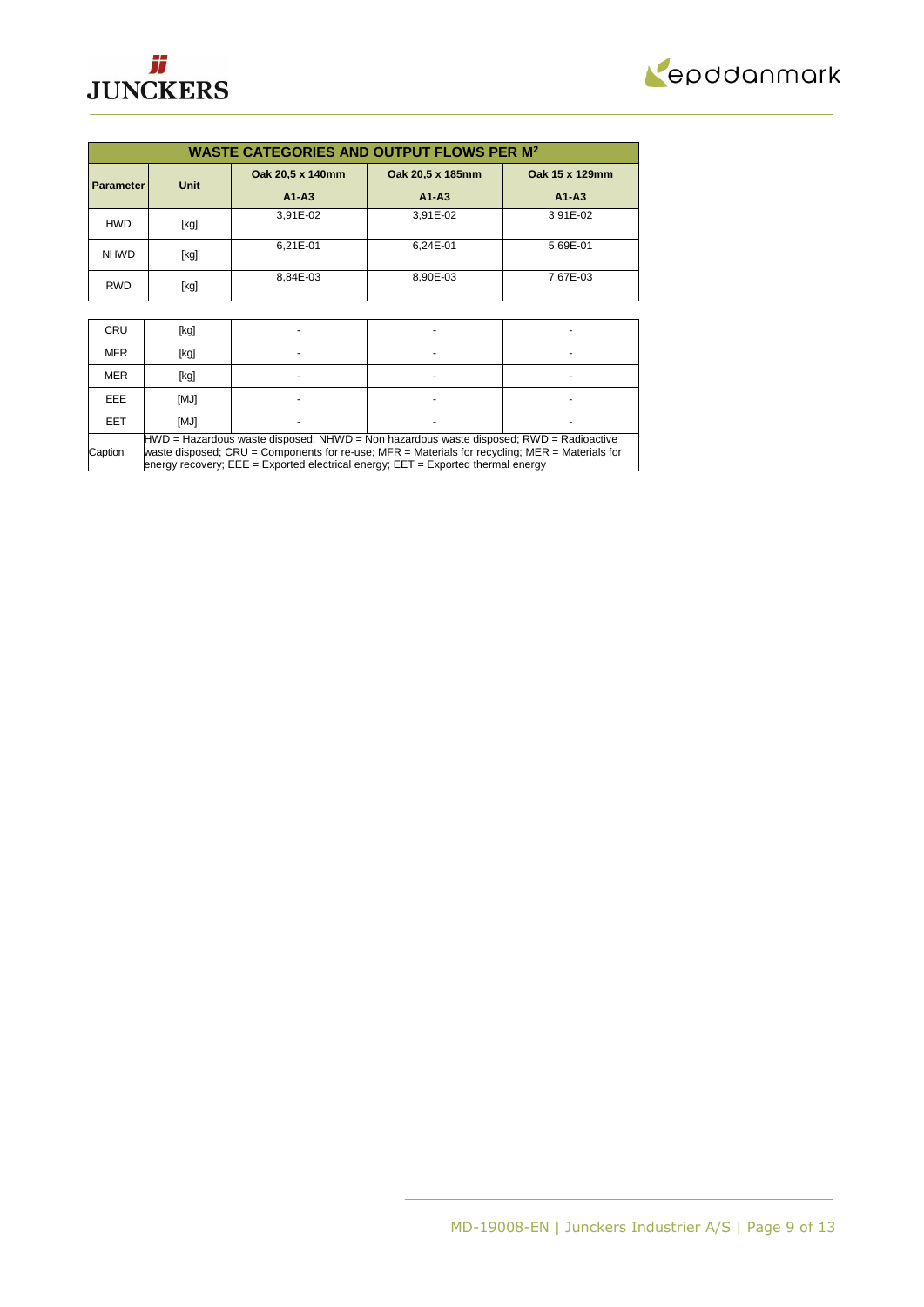



# LCA results – Oil

"Clear oil" and "Clear oil, ammonia treated"

| <b>ENVIRONMENTAL IMPACTS PER M<sup>2</sup></b> |                                                                                                                                                                                                                              |                  |                  |                |
|------------------------------------------------|------------------------------------------------------------------------------------------------------------------------------------------------------------------------------------------------------------------------------|------------------|------------------|----------------|
| <b>Parameter</b>                               | <b>Unit</b>                                                                                                                                                                                                                  | Oak 20,5 x 140mm | Oak 20,5 x 185mm | Oak 15 x 129mm |
|                                                |                                                                                                                                                                                                                              | $A1 - A3$        | $A1 - A3$        | $A1-A3$        |
| <b>GWP</b>                                     | $[kq CO2-eq.]$<br>excl. biogenic                                                                                                                                                                                             | 1,44E+01         | 1,45E+01         | 1,22E+01       |
| <b>GWP</b>                                     | [ $kg CO2$ -eq.]                                                                                                                                                                                                             | $-1,24E+01$      | $-1,23E+01$      | $-8,00E + 00$  |
| <b>ODP</b>                                     | [kg CFC11-eq.]                                                                                                                                                                                                               | 3,27E-08         | 3,27E-08         | 2,11E-08       |
| AP                                             | [kg $SO2$ -eq.]                                                                                                                                                                                                              | 7,62E-02         | 7,68E-02         | 6,38E-02       |
| EP                                             | [kg $PO43$ -eq.]                                                                                                                                                                                                             | 1,45E-02         | 1,46E-02         | 1,22E-02       |
| <b>POCP</b>                                    | [kg ethene-eq.]                                                                                                                                                                                                              | 2,36E-02         | 2,38E-02         | 1,93E-02       |
| <b>ADPE</b>                                    | [kg Sb-eq.]                                                                                                                                                                                                                  | 5,15E-06         | 5,18E-06         | 4,30E-06       |
| <b>ADPF</b>                                    | [MJ]                                                                                                                                                                                                                         | 1,83E+02         | 1,85E+02         | 1,52E+02       |
| Caption                                        | $GWP = Global$ warming potential; ODP = Ozone depletion potential; $AP = Acidification$ potential of soil and<br>water; $EP = Eutrophication potential$ ; $POCP = Photochemical ozone creation potential$ ; $ADPE = Abiotic$ |                  |                  |                |

water; EP = Eutrophication potential; POCP = Photochemical ozone creation potential; ADPE = Abiotic depletion potential for non fossil resources; ADPF = Abiotic depletion potential for fossil resources

| <b>RESOURCE USE PER M<sup>2</sup></b> |                                                                                                                                                                                                                                                                                                                                                                                                                                                                                                                                                                                                                                                                               |                  |                  |                |
|---------------------------------------|-------------------------------------------------------------------------------------------------------------------------------------------------------------------------------------------------------------------------------------------------------------------------------------------------------------------------------------------------------------------------------------------------------------------------------------------------------------------------------------------------------------------------------------------------------------------------------------------------------------------------------------------------------------------------------|------------------|------------------|----------------|
| <b>Parameter</b>                      | <b>Unit</b>                                                                                                                                                                                                                                                                                                                                                                                                                                                                                                                                                                                                                                                                   | Oak 20,5 x 140mm | Oak 20,5 x 185mm | Oak 15 x 129mm |
|                                       |                                                                                                                                                                                                                                                                                                                                                                                                                                                                                                                                                                                                                                                                               | $A1 - A3$        | $A1 - A3$        | $A1 - A3$      |
| <b>PERE</b>                           | [MJ]                                                                                                                                                                                                                                                                                                                                                                                                                                                                                                                                                                                                                                                                          | 2,30E+02         | 2,34E+02         | 2,17E+02       |
| <b>PERM</b>                           | [MJ]                                                                                                                                                                                                                                                                                                                                                                                                                                                                                                                                                                                                                                                                          | 2,64E+02         | 2,64E+02         | 1,99E+02       |
| <b>PERT</b>                           | [MJ]                                                                                                                                                                                                                                                                                                                                                                                                                                                                                                                                                                                                                                                                          | 4,94E+02         | 4,98E+02         | 4,16E+02       |
| <b>PENRE</b>                          | [MJ]                                                                                                                                                                                                                                                                                                                                                                                                                                                                                                                                                                                                                                                                          | $2,01E+02$       | 2,02E+02         | 1,69E+02       |
| <b>PENRM</b>                          | [MJ]                                                                                                                                                                                                                                                                                                                                                                                                                                                                                                                                                                                                                                                                          | $4.84E + 00$     | 4,87E+00         | 2,90E+00       |
| <b>PENRT</b>                          | [MJ]                                                                                                                                                                                                                                                                                                                                                                                                                                                                                                                                                                                                                                                                          | 2,06E+02         | 2,07E+02         | 1,72E+02       |
| <b>SM</b>                             | [kg]                                                                                                                                                                                                                                                                                                                                                                                                                                                                                                                                                                                                                                                                          |                  |                  |                |
| <b>RSF</b>                            | [MJ]                                                                                                                                                                                                                                                                                                                                                                                                                                                                                                                                                                                                                                                                          |                  |                  |                |
| <b>NRSF</b>                           | [MJ]                                                                                                                                                                                                                                                                                                                                                                                                                                                                                                                                                                                                                                                                          | ٠                | ÷.               |                |
| <b>FW</b>                             | $\mathsf{[m^3]}$                                                                                                                                                                                                                                                                                                                                                                                                                                                                                                                                                                                                                                                              | 8,20E-02         | 8,24E-02         | 7,40E-02       |
| Caption                               | PERE = Use of renewable primary energy excluding renewable primary energy resources used as raw<br>materials; PERM = Use of renewable primary energy resources used as raw materials; PERT = Total<br>use of renewable primary energy resources; PENRE = Use of non renewable primary energy<br>excluding non renewable primary energy resources used as raw materials; PENRM = Use of non<br>renewable primary energy resources used as raw materials; PENRT = Total use of non renewable<br>primary energy resources; SM = Use of secondary material; RSF = Use of renewable secondary fuels;<br>$NRSF = Use of non renewable secondary fuels; FW = Use of net fresh water$ |                  |                  |                |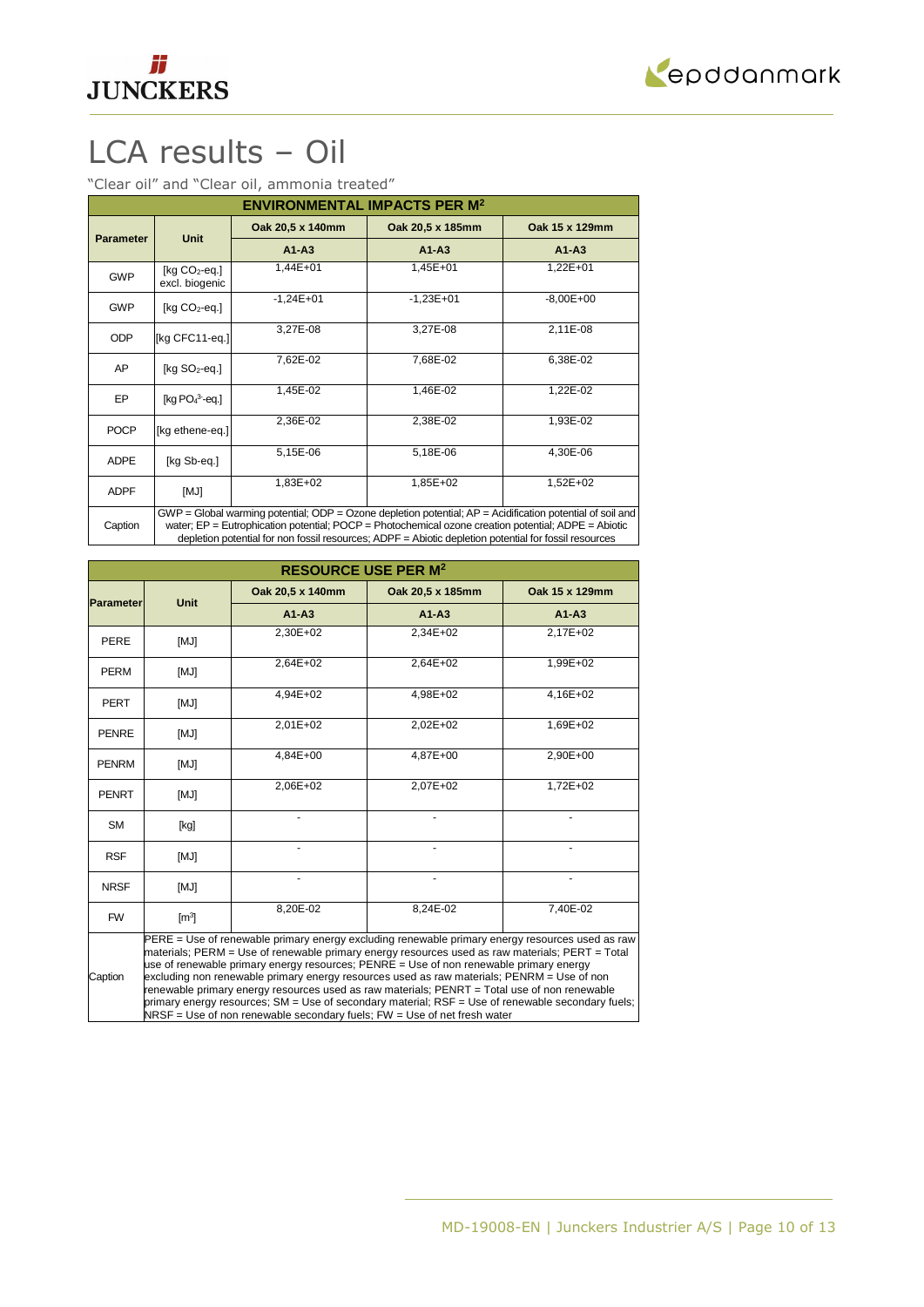



| <b>WASTE CATEGORIES AND OUTPUT FLOWS PER M<sup>2</sup></b> |      |                  |                  |                |
|------------------------------------------------------------|------|------------------|------------------|----------------|
| <b>Parameter</b>                                           | Unit | Oak 20,5 x 140mm | Oak 20,5 x 185mm | Oak 15 x 129mm |
|                                                            |      | $A1 - A3$        | $A1 - A3$        | $A1 - A3$      |
| <b>HWD</b>                                                 | [kg] | 3.93E-02         | 3.93E-02         | 3.93E-02       |
| <b>NHWD</b>                                                | [kg] | 6,19E-01         | 6.22E-01         | 5.67E-01       |
| <b>RWD</b>                                                 | [kg] | 8.79E-03         | 8.85E-03         | 7.61E-03       |

| <b>CRU</b> | [kg]                                                                                                                                                                                                                                                                                 |  |  |  |
|------------|--------------------------------------------------------------------------------------------------------------------------------------------------------------------------------------------------------------------------------------------------------------------------------------|--|--|--|
| <b>MFR</b> | [kg]                                                                                                                                                                                                                                                                                 |  |  |  |
| <b>MER</b> | [kg]                                                                                                                                                                                                                                                                                 |  |  |  |
| EEE.       | [MJ]                                                                                                                                                                                                                                                                                 |  |  |  |
| EET        | [MJ]                                                                                                                                                                                                                                                                                 |  |  |  |
| Caption    | $HWD =$ Hazardous waste disposed; NHWD = Non hazardous waste disposed; RWD = Radioactive<br>waste disposed; CRU = Components for re-use; MFR = Materials for recycling; MER = Materials for<br>energy recovery; $EEE = Exported electrical energy$ ; $EET = Exported thermal energy$ |  |  |  |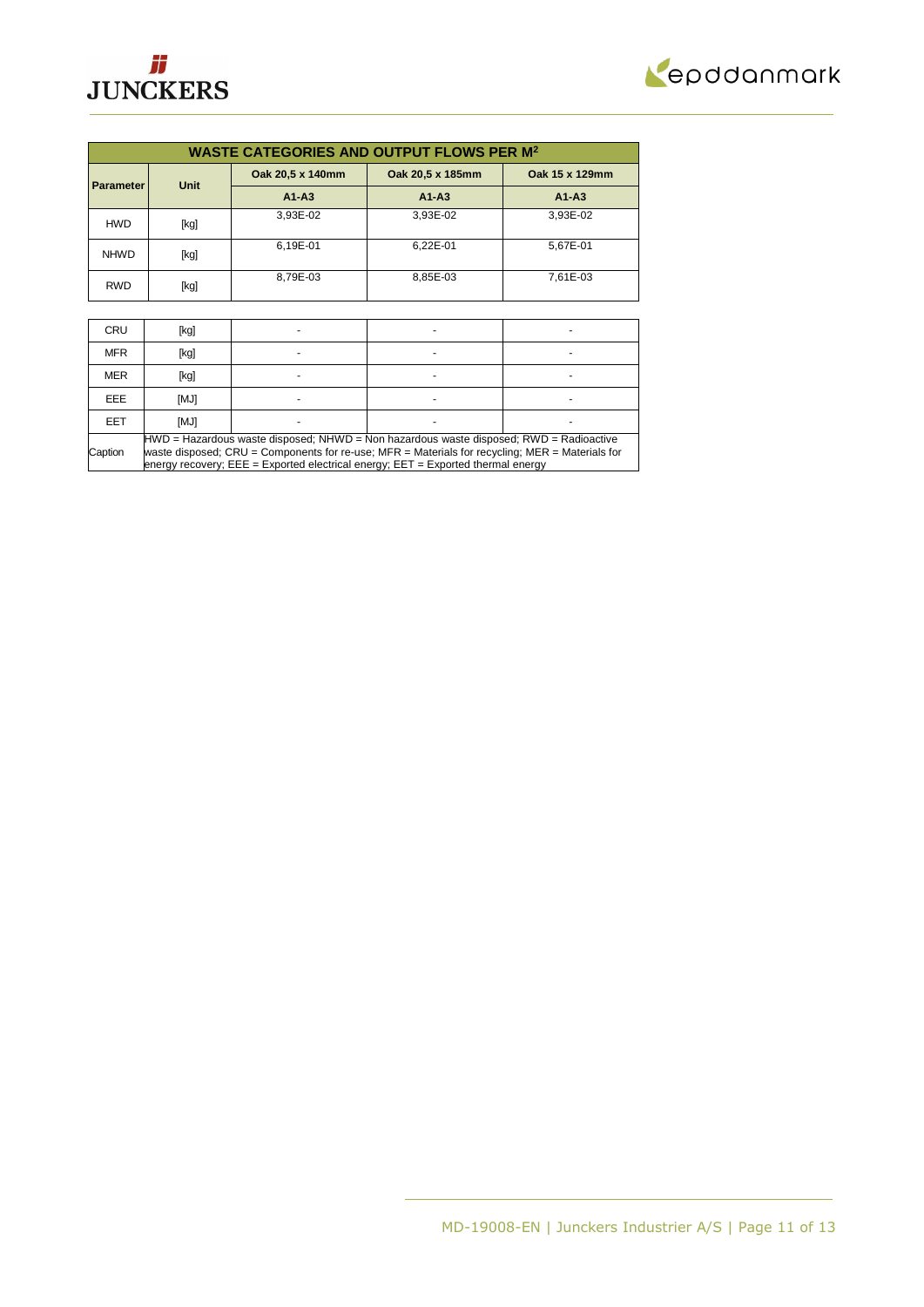



**Indoor air** *The EPD does not give information on release of dangerous substances to indoor air because the horizontal standards on measurement of release of regulated dangerous substances from construction products using harmonised test methods according to the provisions of the respective technical committees for European product standards are not available.* **Soil and water** *The EPD does not give information on release of dangerous substances to soil and water because the horizontal standards on measurement of release of regulated dangerous substances from construction products using harmonised test methods according to the provisions of the respective technical committees for European product standards are not available.*